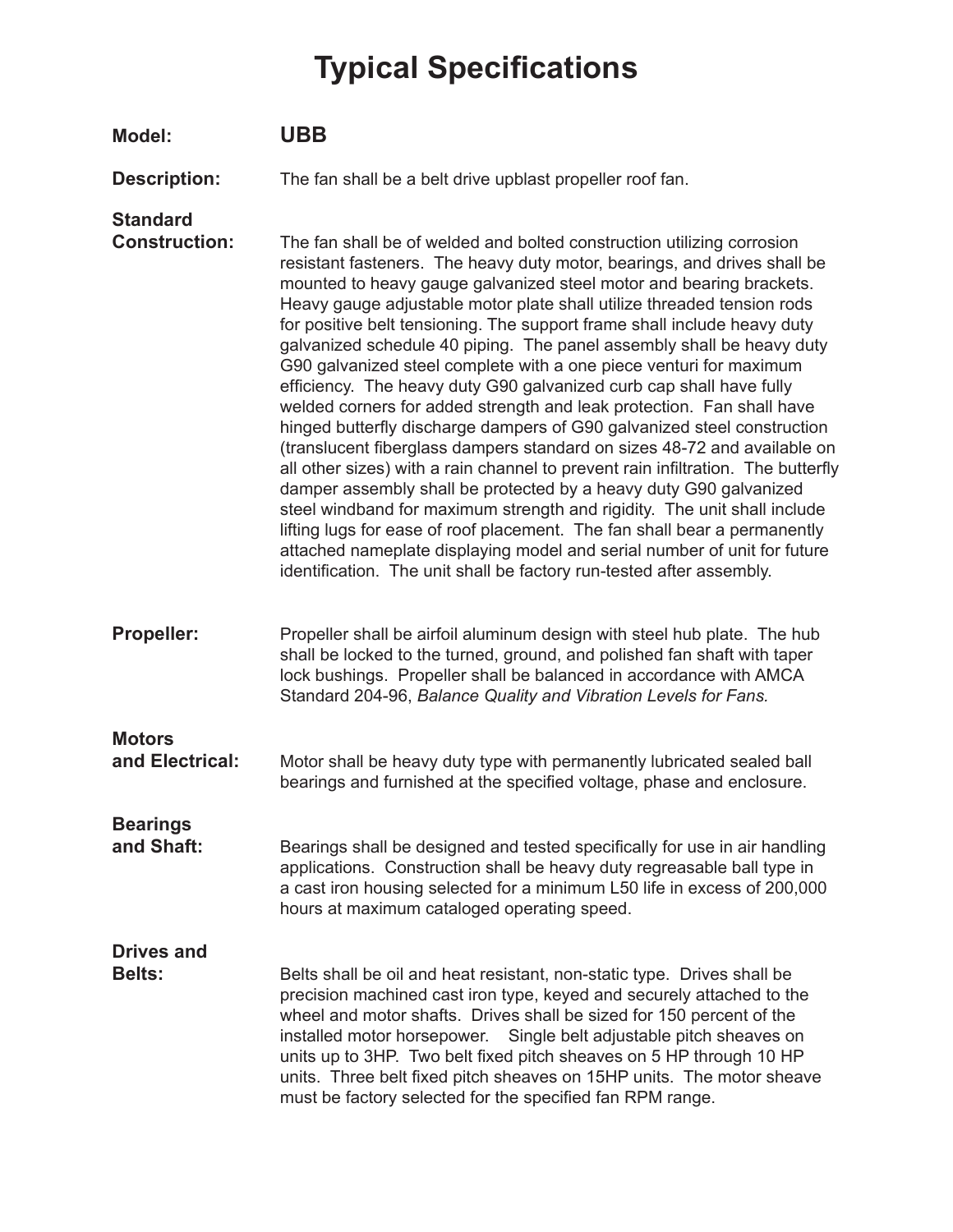| <b>Options and</b><br><b>Accessories:</b> | Optional accessories shall be provided either factory installed or field<br>installed as detailed in the fan schedules.                                                                                              |
|-------------------------------------------|----------------------------------------------------------------------------------------------------------------------------------------------------------------------------------------------------------------------|
| <b>Certifications:</b>                    | Fan shall be listed by Underwriters Laboratories (cULus 705) including UL<br>listing for Canada when specified in the fan schedule. Fan shall bear the<br>AMCA certified ratings seal for air and sound performance. |
| <b>Warranty:</b>                          | Manufacturer's warranty shall apply for a period of 1 year. See warranty<br>certificate for details.                                                                                                                 |
| <b>Product:</b>                           | Fan shall be model UBB as manufactured by Soler & Palau USA of<br>Jacksonville, Florida, a division of Soler and Palau Ventilation Group.                                                                            |